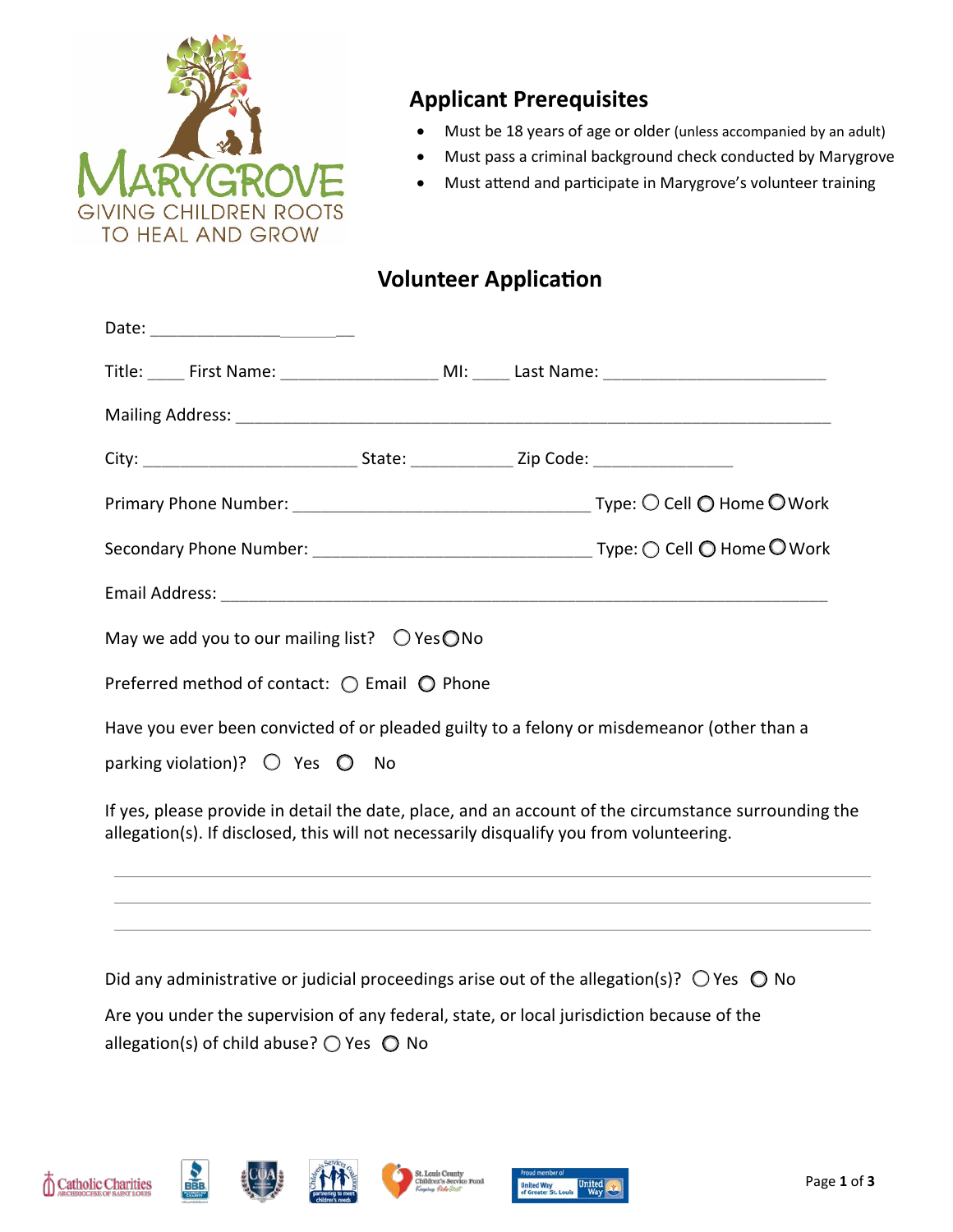## When are you available to volunteer?

| Note: Our normal business hours are Monday through Friday from 8am to 4:30pm. Evening and weekend |
|---------------------------------------------------------------------------------------------------|
| opportunities are very limited.                                                                   |

| $\Box$ Monday                                                           | Time: _________________                                                                                                                                                                                                                                                                                                                                                                                       | $\Box$ Friday   | Time: _________________                                                                 |
|-------------------------------------------------------------------------|---------------------------------------------------------------------------------------------------------------------------------------------------------------------------------------------------------------------------------------------------------------------------------------------------------------------------------------------------------------------------------------------------------------|-----------------|-----------------------------------------------------------------------------------------|
| $\Box$ Tuesday                                                          | Time: $\frac{1}{\sqrt{1-\frac{1}{2}}\sqrt{1-\frac{1}{2}}\sqrt{1-\frac{1}{2}}\sqrt{1-\frac{1}{2}}\sqrt{1-\frac{1}{2}}\sqrt{1-\frac{1}{2}}\sqrt{1-\frac{1}{2}}\sqrt{1-\frac{1}{2}}\sqrt{1-\frac{1}{2}}\sqrt{1-\frac{1}{2}}\sqrt{1-\frac{1}{2}}\sqrt{1-\frac{1}{2}}\sqrt{1-\frac{1}{2}}\sqrt{1-\frac{1}{2}}\sqrt{1-\frac{1}{2}}\sqrt{1-\frac{1}{2}}\sqrt{1-\frac{1}{2}}\sqrt{1-\frac{1}{2}}\sqrt{1-\frac{1}{2}}$ | $\Box$ Saturday | $Time: \underline{\hspace{2cm} \qquad \qquad }$                                         |
| $\Box$ Wednesday                                                        | Time: ________________                                                                                                                                                                                                                                                                                                                                                                                        | $\Box$ Sunday   | Time: __________________                                                                |
| $\Box$ Thursday                                                         |                                                                                                                                                                                                                                                                                                                                                                                                               |                 |                                                                                         |
| How often would you like to volunteer? Explain, if necessary:           |                                                                                                                                                                                                                                                                                                                                                                                                               |                 |                                                                                         |
| Do you need to complete a certain number of hours? $\Box$ Yes $\Box$ No |                                                                                                                                                                                                                                                                                                                                                                                                               |                 |                                                                                         |
|                                                                         |                                                                                                                                                                                                                                                                                                                                                                                                               |                 |                                                                                         |
|                                                                         |                                                                                                                                                                                                                                                                                                                                                                                                               |                 |                                                                                         |
| Skills and interests: Check all that apply.                             |                                                                                                                                                                                                                                                                                                                                                                                                               |                 |                                                                                         |
| $\Box$ Data Entry                                                       | $\Box$ Tutoring                                                                                                                                                                                                                                                                                                                                                                                               |                 | $\Box$ Providing event support                                                          |
| $\Box$ Filing                                                           | $\Box$ Sorting donations                                                                                                                                                                                                                                                                                                                                                                                      |                 | $\Box$ Coordinating a collection                                                        |
| $\Box$ Assembling mailings<br>$\Box$ Graphic design                     | $\Box$ Mentoring                                                                                                                                                                                                                                                                                                                                                                                              |                 | $\Box$ Your own idea:                                                                   |
|                                                                         |                                                                                                                                                                                                                                                                                                                                                                                                               |                 |                                                                                         |
| Why are you interested in volunteering at Marygrove?                    |                                                                                                                                                                                                                                                                                                                                                                                                               |                 |                                                                                         |
|                                                                         |                                                                                                                                                                                                                                                                                                                                                                                                               |                 |                                                                                         |
|                                                                         |                                                                                                                                                                                                                                                                                                                                                                                                               |                 |                                                                                         |
| Do you have any experience volunteering? If so, please specify.         |                                                                                                                                                                                                                                                                                                                                                                                                               |                 |                                                                                         |
|                                                                         |                                                                                                                                                                                                                                                                                                                                                                                                               |                 |                                                                                         |
|                                                                         |                                                                                                                                                                                                                                                                                                                                                                                                               |                 |                                                                                         |
|                                                                         |                                                                                                                                                                                                                                                                                                                                                                                                               |                 | What qualities, skills or attributes do you feel you have that would benefit Marygrove? |
|                                                                         |                                                                                                                                                                                                                                                                                                                                                                                                               |                 |                                                                                         |
|                                                                         |                                                                                                                                                                                                                                                                                                                                                                                                               |                 |                                                                                         |
| Other comments/notes:                                                   |                                                                                                                                                                                                                                                                                                                                                                                                               |                 |                                                                                         |
|                                                                         |                                                                                                                                                                                                                                                                                                                                                                                                               |                 |                                                                                         |
|                                                                         |                                                                                                                                                                                                                                                                                                                                                                                                               |                 |                                                                                         |
| How did you hear about Marygrove's Volunteer Program?                   |                                                                                                                                                                                                                                                                                                                                                                                                               |                 |                                                                                         |
|                                                                         |                                                                                                                                                                                                                                                                                                                                                                                                               |                 |                                                                                         |
|                                                                         |                                                                                                                                                                                                                                                                                                                                                                                                               |                 |                                                                                         |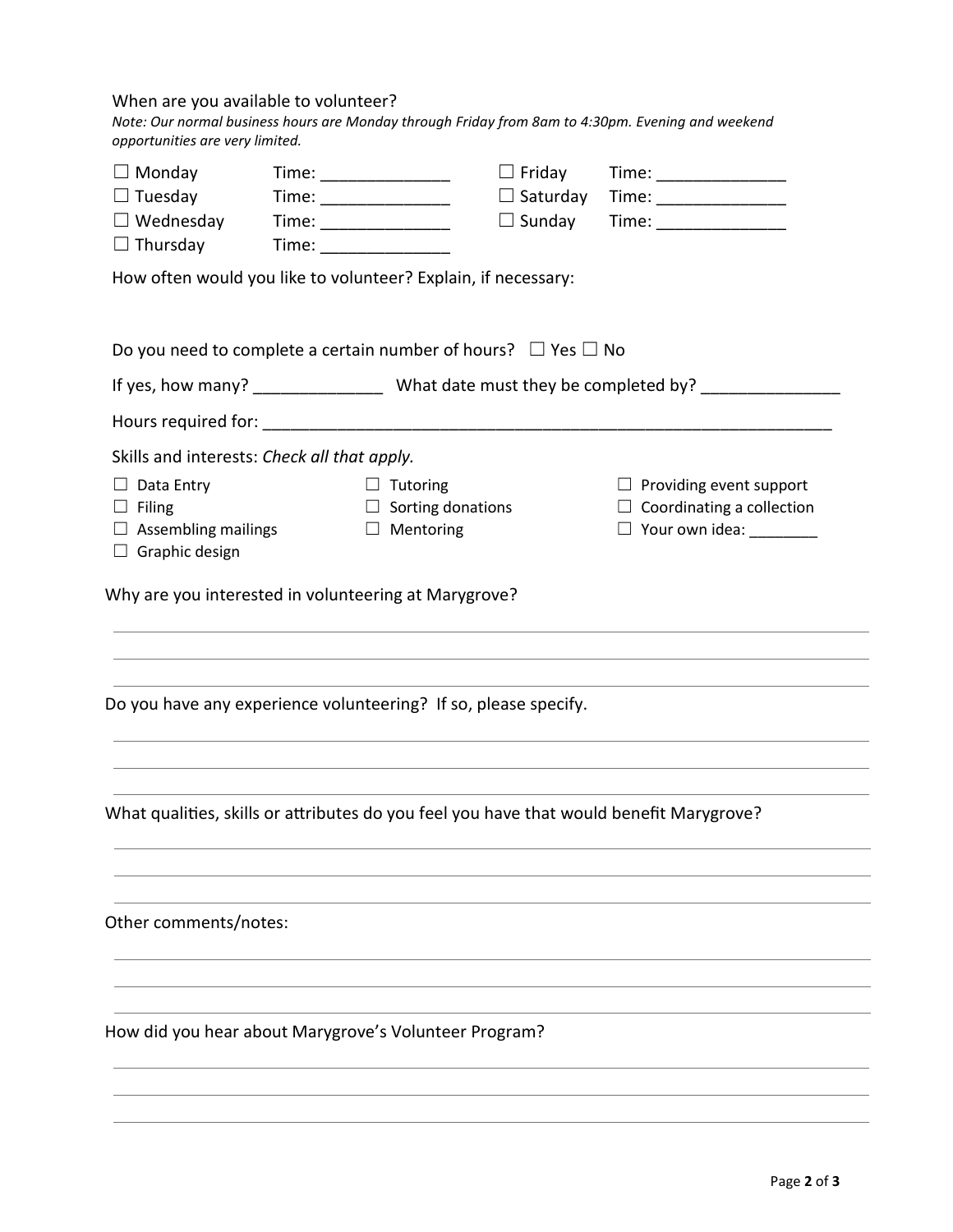## **References**

Please provide three (3) character references we may contact on your behalf. The information you provide will remain strictly confidential.

| Reference #1        |  |  |  |  |
|---------------------|--|--|--|--|
|                     |  |  |  |  |
|                     |  |  |  |  |
|                     |  |  |  |  |
|                     |  |  |  |  |
|                     |  |  |  |  |
|                     |  |  |  |  |
| <b>Reference #2</b> |  |  |  |  |
|                     |  |  |  |  |
|                     |  |  |  |  |
|                     |  |  |  |  |
|                     |  |  |  |  |
|                     |  |  |  |  |
|                     |  |  |  |  |
| Reference #3        |  |  |  |  |
|                     |  |  |  |  |
|                     |  |  |  |  |
|                     |  |  |  |  |
|                     |  |  |  |  |
|                     |  |  |  |  |
| Email Address:      |  |  |  |  |

I grant permission to Marygrove to contact, in connection with this application and periodically, thereafter, the Missouri Division of Family Services and any governmental agencies, organizations, corporations, entities, or individuals that deems necessary in order to verify the continued accuracy of any information given in connection with this application to agree to complete in connection with this child abuse/neglect screening form to be submitted to the Missouri Department of Social Services.

| Signature                              | Date                                                                                                                                                               |
|----------------------------------------|--------------------------------------------------------------------------------------------------------------------------------------------------------------------|
|                                        | Please submit this completed application by mail, email or fax to:                                                                                                 |
|                                        | Laura Rau, Manager of Volunteer Programs                                                                                                                           |
|                                        | 2705 Mullanphy Lane   Florissant, MO 63031                                                                                                                         |
| Agency Use Only:                       | Irau@mgstl.org   Direct (314) 830-6286   Fax (314) 830-6263                                                                                                        |
| Received:<br>Contacted:<br>Start Date: | Include a copy of your Driver's License and Social Security card*<br>*A copy of your social security card can be obtained from the Social Security Administration. |
| Placement:                             | Please be advised that submission does not quarantee placement                                                                                                     |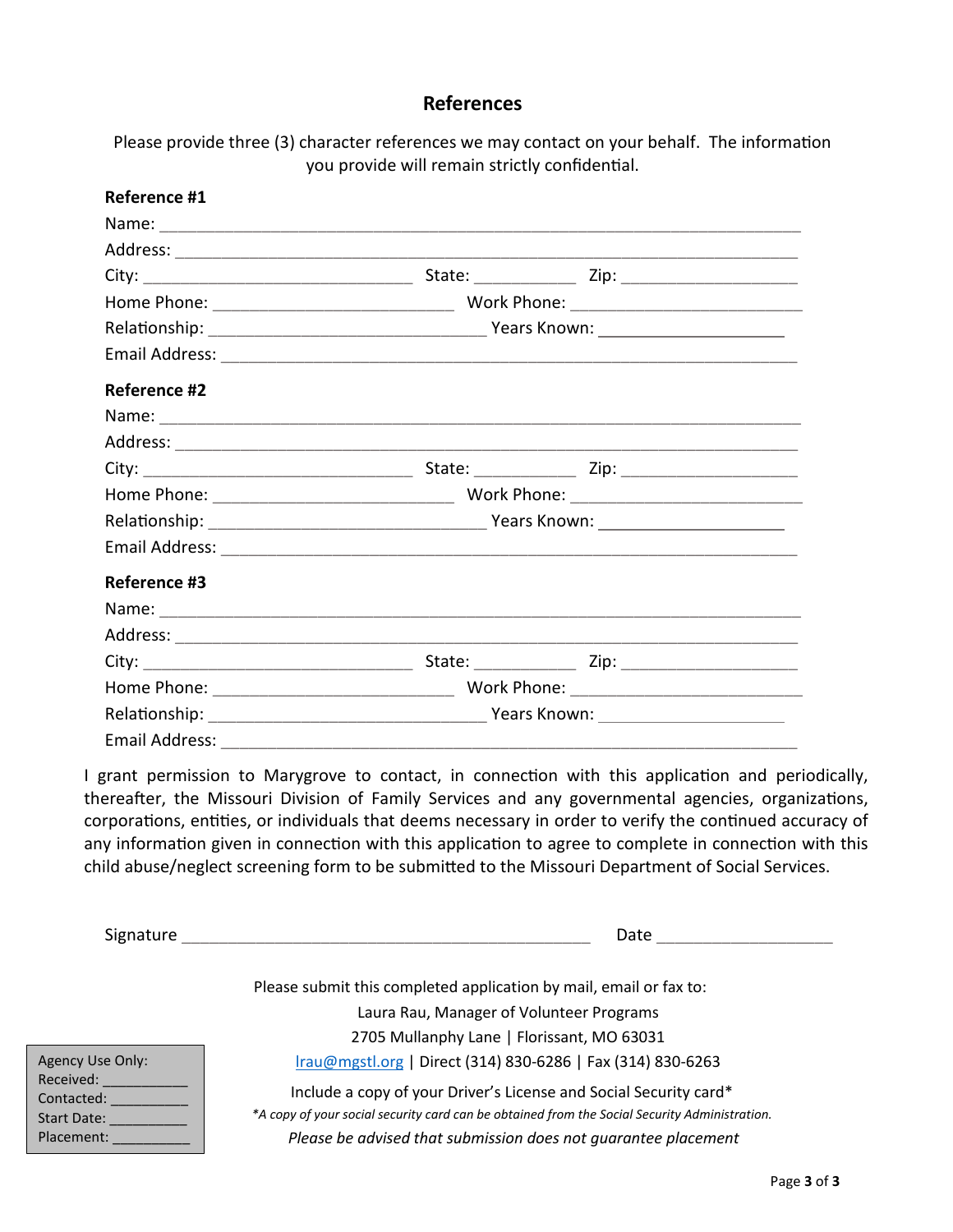| k<br>¢ |
|--------|
|--------|

Missouri Department of Health and Senior Services Family Care Sa

FCCR LICE ONLY

# **WORKER R**

| <b>Family Care Safety Registry</b>                                                                                                                                                                                                                                                                                                                                                                                                                                                                                                                                                                                                                                                                                                                                                                                                                                                                                                                                                                                                                                                                                                                                                                                                       | MISSOUTH Department of Health and Senior Services                                  | <b>FUSK USE UNLI</b>                                              |                         |                                                   |                        |                                                                             |  |
|------------------------------------------------------------------------------------------------------------------------------------------------------------------------------------------------------------------------------------------------------------------------------------------------------------------------------------------------------------------------------------------------------------------------------------------------------------------------------------------------------------------------------------------------------------------------------------------------------------------------------------------------------------------------------------------------------------------------------------------------------------------------------------------------------------------------------------------------------------------------------------------------------------------------------------------------------------------------------------------------------------------------------------------------------------------------------------------------------------------------------------------------------------------------------------------------------------------------------------------|------------------------------------------------------------------------------------|-------------------------------------------------------------------|-------------------------|---------------------------------------------------|------------------------|-----------------------------------------------------------------------------|--|
|                                                                                                                                                                                                                                                                                                                                                                                                                                                                                                                                                                                                                                                                                                                                                                                                                                                                                                                                                                                                                                                                                                                                                                                                                                          |                                                                                    |                                                                   |                         |                                                   |                        | Register online at www.health.mo.gov/safety/fcsr OR mail this form, copy of |  |
|                                                                                                                                                                                                                                                                                                                                                                                                                                                                                                                                                                                                                                                                                                                                                                                                                                                                                                                                                                                                                                                                                                                                                                                                                                          | <b>WORKER REGISTRATION</b>                                                         | Social Security card, and payment to Missouri Dept. of Health and |                         |                                                   |                        |                                                                             |  |
|                                                                                                                                                                                                                                                                                                                                                                                                                                                                                                                                                                                                                                                                                                                                                                                                                                                                                                                                                                                                                                                                                                                                                                                                                                          |                                                                                    |                                                                   |                         |                                                   |                        | Senior Services, Fee Receipts, PO Box 570, Jefferson City, MO 65102.        |  |
| REGISTRATION TYPE (Check all that apply. Complete column on right only if Long Term Care/Personal Care selected from left.)                                                                                                                                                                                                                                                                                                                                                                                                                                                                                                                                                                                                                                                                                                                                                                                                                                                                                                                                                                                                                                                                                                              |                                                                                    |                                                                   |                         |                                                   |                        |                                                                             |  |
| Adoptive Parent (Agency Name: _<br><b>Child Care</b>                                                                                                                                                                                                                                                                                                                                                                                                                                                                                                                                                                                                                                                                                                                                                                                                                                                                                                                                                                                                                                                                                                                                                                                     |                                                                                    |                                                                   |                         | Long Term Care / Personal Care                    |                        | Subcategories (Complete if LTC/PC selected at left.)                        |  |
|                                                                                                                                                                                                                                                                                                                                                                                                                                                                                                                                                                                                                                                                                                                                                                                                                                                                                                                                                                                                                                                                                                                                                                                                                                          | Foster Parent/Family Member of Foster Parent (County Office: _                     |                                                                   |                         |                                                   |                        |                                                                             |  |
| $\Box$<br>Hospital                                                                                                                                                                                                                                                                                                                                                                                                                                                                                                                                                                                                                                                                                                                                                                                                                                                                                                                                                                                                                                                                                                                                                                                                                       |                                                                                    |                                                                   |                         | Adult Day Care<br><b>Assisted Living Facility</b> |                        |                                                                             |  |
| Long Term Care/Personal Care (Please choose subcategory at right →.)                                                                                                                                                                                                                                                                                                                                                                                                                                                                                                                                                                                                                                                                                                                                                                                                                                                                                                                                                                                                                                                                                                                                                                     |                                                                                    |                                                                   | Hospice                 |                                                   |                        |                                                                             |  |
| Mental Health/Psychiatric Hospital<br>Voluntary (Select voluntary if no other registration type applies.)                                                                                                                                                                                                                                                                                                                                                                                                                                                                                                                                                                                                                                                                                                                                                                                                                                                                                                                                                                                                                                                                                                                                |                                                                                    |                                                                   | Hospital LTAC/Swing Bed |                                                   |                        |                                                                             |  |
| A one-time registration fee of \$12.00 applies to all categories except Foster                                                                                                                                                                                                                                                                                                                                                                                                                                                                                                                                                                                                                                                                                                                                                                                                                                                                                                                                                                                                                                                                                                                                                           |                                                                                    |                                                                   |                         |                                                   |                        | Mental Health - Residential Facility/ICF                                    |  |
| Parents. Foster Parents must list the Children's Division county office.                                                                                                                                                                                                                                                                                                                                                                                                                                                                                                                                                                                                                                                                                                                                                                                                                                                                                                                                                                                                                                                                                                                                                                 |                                                                                    |                                                                   |                         | Nursing Facility/Skilled Nursing                  |                        |                                                                             |  |
| Register only once. If you believe you have already registered, check our                                                                                                                                                                                                                                                                                                                                                                                                                                                                                                                                                                                                                                                                                                                                                                                                                                                                                                                                                                                                                                                                                                                                                                |                                                                                    |                                                                   |                         | Personal Care - Home Health                       |                        |                                                                             |  |
| website at www.health.mo.gov/safety/fcsr or call, toll free, 866-422-6872.                                                                                                                                                                                                                                                                                                                                                                                                                                                                                                                                                                                                                                                                                                                                                                                                                                                                                                                                                                                                                                                                                                                                                               |                                                                                    |                                                                   |                         | Personal Care - In-Home Services                  |                        |                                                                             |  |
| SOCIAL SECURITY NUMBER (Mail copy of card with form.)                                                                                                                                                                                                                                                                                                                                                                                                                                                                                                                                                                                                                                                                                                                                                                                                                                                                                                                                                                                                                                                                                                                                                                                    |                                                                                    |                                                                   | $\mathbf{1}$            | Personal Care - Consumer Directed                 |                        |                                                                             |  |
|                                                                                                                                                                                                                                                                                                                                                                                                                                                                                                                                                                                                                                                                                                                                                                                                                                                                                                                                                                                                                                                                                                                                                                                                                                          |                                                                                    |                                                                   |                         |                                                   |                        | Services/Center for Independent Living                                      |  |
|                                                                                                                                                                                                                                                                                                                                                                                                                                                                                                                                                                                                                                                                                                                                                                                                                                                                                                                                                                                                                                                                                                                                                                                                                                          |                                                                                    |                                                                   | $\mathbf{L}$            |                                                   |                        | Personal Care - HCY/PDW/DDD/Other                                           |  |
| PERSONAL INFORMATION (Provide all names you have used, starting with most recent. Include legal names and nicknames.)                                                                                                                                                                                                                                                                                                                                                                                                                                                                                                                                                                                                                                                                                                                                                                                                                                                                                                                                                                                                                                                                                                                    |                                                                                    |                                                                   |                         |                                                   |                        |                                                                             |  |
| <b>LAST NAME</b>                                                                                                                                                                                                                                                                                                                                                                                                                                                                                                                                                                                                                                                                                                                                                                                                                                                                                                                                                                                                                                                                                                                                                                                                                         | <b>FIRST NAME</b>                                                                  |                                                                   | MIDDLE NAME             |                                                   |                        | SUFFIX (Jr., Sr., II, III)                                                  |  |
|                                                                                                                                                                                                                                                                                                                                                                                                                                                                                                                                                                                                                                                                                                                                                                                                                                                                                                                                                                                                                                                                                                                                                                                                                                          |                                                                                    |                                                                   |                         |                                                   |                        |                                                                             |  |
| MAIDEN NAME (If applicable)                                                                                                                                                                                                                                                                                                                                                                                                                                                                                                                                                                                                                                                                                                                                                                                                                                                                                                                                                                                                                                                                                                                                                                                                              | PRIOR NAMES USED (If applicable, list first and last names.)                       |                                                                   |                         | DATE OF BIRTH (mm-dd-yyyy)                        |                        | <b>GENDER</b>                                                               |  |
|                                                                                                                                                                                                                                                                                                                                                                                                                                                                                                                                                                                                                                                                                                                                                                                                                                                                                                                                                                                                                                                                                                                                                                                                                                          |                                                                                    |                                                                   |                         |                                                   |                        | F<br>M<br>$\vert \ \ \vert$                                                 |  |
|                                                                                                                                                                                                                                                                                                                                                                                                                                                                                                                                                                                                                                                                                                                                                                                                                                                                                                                                                                                                                                                                                                                                                                                                                                          |                                                                                    |                                                                   |                         |                                                   |                        |                                                                             |  |
| <b>CONTACT INFORMATION</b><br>MAILING ADDRESS (Enter your street address or post office box. This address must be different from Employer Address.)                                                                                                                                                                                                                                                                                                                                                                                                                                                                                                                                                                                                                                                                                                                                                                                                                                                                                                                                                                                                                                                                                      |                                                                                    |                                                                   |                         |                                                   |                        |                                                                             |  |
|                                                                                                                                                                                                                                                                                                                                                                                                                                                                                                                                                                                                                                                                                                                                                                                                                                                                                                                                                                                                                                                                                                                                                                                                                                          |                                                                                    |                                                                   |                         |                                                   |                        |                                                                             |  |
|                                                                                                                                                                                                                                                                                                                                                                                                                                                                                                                                                                                                                                                                                                                                                                                                                                                                                                                                                                                                                                                                                                                                                                                                                                          |                                                                                    |                                                                   |                         |                                                   |                        |                                                                             |  |
| <b>CITY</b>                                                                                                                                                                                                                                                                                                                                                                                                                                                                                                                                                                                                                                                                                                                                                                                                                                                                                                                                                                                                                                                                                                                                                                                                                              | <b>STATE</b>                                                                       |                                                                   | <b>ZIP CODE</b>         |                                                   | <b>COUNTY</b>          |                                                                             |  |
|                                                                                                                                                                                                                                                                                                                                                                                                                                                                                                                                                                                                                                                                                                                                                                                                                                                                                                                                                                                                                                                                                                                                                                                                                                          |                                                                                    |                                                                   |                         |                                                   |                        |                                                                             |  |
| <b>TELEPHONE</b>                                                                                                                                                                                                                                                                                                                                                                                                                                                                                                                                                                                                                                                                                                                                                                                                                                                                                                                                                                                                                                                                                                                                                                                                                         | <b>EMAIL ADDRESS (Required)</b>                                                    |                                                                   |                         |                                                   |                        | COUNTRY (Complete only if outside U.S.)                                     |  |
|                                                                                                                                                                                                                                                                                                                                                                                                                                                                                                                                                                                                                                                                                                                                                                                                                                                                                                                                                                                                                                                                                                                                                                                                                                          |                                                                                    |                                                                   |                         |                                                   |                        |                                                                             |  |
| EMPLOYER ASSOCIATED WITH THIS REGISTRATION (Complete either left or right column, not both.)                                                                                                                                                                                                                                                                                                                                                                                                                                                                                                                                                                                                                                                                                                                                                                                                                                                                                                                                                                                                                                                                                                                                             |                                                                                    |                                                                   |                         |                                                   |                        |                                                                             |  |
|                                                                                                                                                                                                                                                                                                                                                                                                                                                                                                                                                                                                                                                                                                                                                                                                                                                                                                                                                                                                                                                                                                                                                                                                                                          | My current/potential child care, long term care or mental health care employer is: |                                                                   |                         |                                                   |                        | No Employer, because I am $a(n)$ :                                          |  |
| <b>EMPLOYER NAME</b>                                                                                                                                                                                                                                                                                                                                                                                                                                                                                                                                                                                                                                                                                                                                                                                                                                                                                                                                                                                                                                                                                                                                                                                                                     |                                                                                    |                                                                   |                         |                                                   | <b>Adoptive Parent</b> |                                                                             |  |
| Marygrove                                                                                                                                                                                                                                                                                                                                                                                                                                                                                                                                                                                                                                                                                                                                                                                                                                                                                                                                                                                                                                                                                                                                                                                                                                |                                                                                    |                                                                   |                         |                                                   |                        | Foster Parent/Family Member                                                 |  |
| <b>EMPLOYER ADDRESS</b>                                                                                                                                                                                                                                                                                                                                                                                                                                                                                                                                                                                                                                                                                                                                                                                                                                                                                                                                                                                                                                                                                                                                                                                                                  |                                                                                    |                                                                   |                         |                                                   |                        | Home Child Care Provider                                                    |  |
| 2705 Mullanphy Lane                                                                                                                                                                                                                                                                                                                                                                                                                                                                                                                                                                                                                                                                                                                                                                                                                                                                                                                                                                                                                                                                                                                                                                                                                      |                                                                                    |                                                                   |                         |                                                   |                        | Private Pay/Private Duty                                                    |  |
| <b>EMPLOYER CITY</b>                                                                                                                                                                                                                                                                                                                                                                                                                                                                                                                                                                                                                                                                                                                                                                                                                                                                                                                                                                                                                                                                                                                                                                                                                     | <b>STATE</b>                                                                       | ZIP                                                               |                         |                                                   | Student                |                                                                             |  |
| Florissant                                                                                                                                                                                                                                                                                                                                                                                                                                                                                                                                                                                                                                                                                                                                                                                                                                                                                                                                                                                                                                                                                                                                                                                                                               | MO                                                                                 | 63031                                                             |                         |                                                   | Volunteer              |                                                                             |  |
| <b>EMPLOYER TELEPHONE</b>                                                                                                                                                                                                                                                                                                                                                                                                                                                                                                                                                                                                                                                                                                                                                                                                                                                                                                                                                                                                                                                                                                                                                                                                                | EMPLOYER CONTACT NAME                                                              | <b>EMPLOYER CONTACT TITLE</b>                                     |                         |                                                   | Other (Explain:        |                                                                             |  |
| 6290<br>(314)830                                                                                                                                                                                                                                                                                                                                                                                                                                                                                                                                                                                                                                                                                                                                                                                                                                                                                                                                                                                                                                                                                                                                                                                                                         | Sharon Richardson                                                                  | <b>HR Coordinator</b>                                             |                         |                                                   |                        |                                                                             |  |
| <b>REGISTRATION AGREEMENT</b>                                                                                                                                                                                                                                                                                                                                                                                                                                                                                                                                                                                                                                                                                                                                                                                                                                                                                                                                                                                                                                                                                                                                                                                                            |                                                                                    |                                                                   |                         |                                                   |                        |                                                                             |  |
| The information provided is complete and accurate to the best of my knowledge. I understand it is unlawful to withhold or falsify information required on this<br>form. I grant my permission for the Missouri Department of Health and Senior Services (DHSS) to obtain any and all background information authorized by<br>law to process this request. Furthermore, I authorize the DHSS to release the fact that I am a registrant in the Family Care Safety Registry (FCSR) and any<br>related background information to the requester of the FCSR for employment purposes only, as provided in §210.921, subsection 1, subdivisions (1) and (2),<br>RSMo. For purposes of the FCSR, "employment purposes" includes direct employer/employee relationships, prospective employer/employee relationships,<br>and screening and interviewing of persons or facilities by those persons contemplating the placement of an individual in a child care, elder care or personal<br>care setting. I understand that if I dispute the information contained in the FCSR I have the right to appeal the accuracy of the transfer of information to the<br>FCSR within thirty (30) days of receiving the results of the background screening. |                                                                                    |                                                                   |                         |                                                   |                        |                                                                             |  |
| NOTICE: The FCSR may choose to deposit the check enclosed electronically as an ACH debit entry to my designated bank account. I understand that my<br>signature below authorizes my financial institution to deduct this payment from my account. In the event that DHSS or its subcontractor is unable to secure<br>funds from my account or I provide insufficient or inaccurate information regarding my account, my obligation to the DHSS will remain unpaid and further                                                                                                                                                                                                                                                                                                                                                                                                                                                                                                                                                                                                                                                                                                                                                            |                                                                                    |                                                                   |                         |                                                   |                        |                                                                             |  |

collection action may be taken by the DHSS or its subcontractor, including, but not limited to, returned check fees.<br>
SIGNATURE OF APPLICANT (Must be signed in blue or black ink.)<br>
DATE OF SIGNATURE (Must be within six mon **SIGNATURE OF APPLICANT (Must be signed in blue or black ink.)**  $\blacktriangleright$